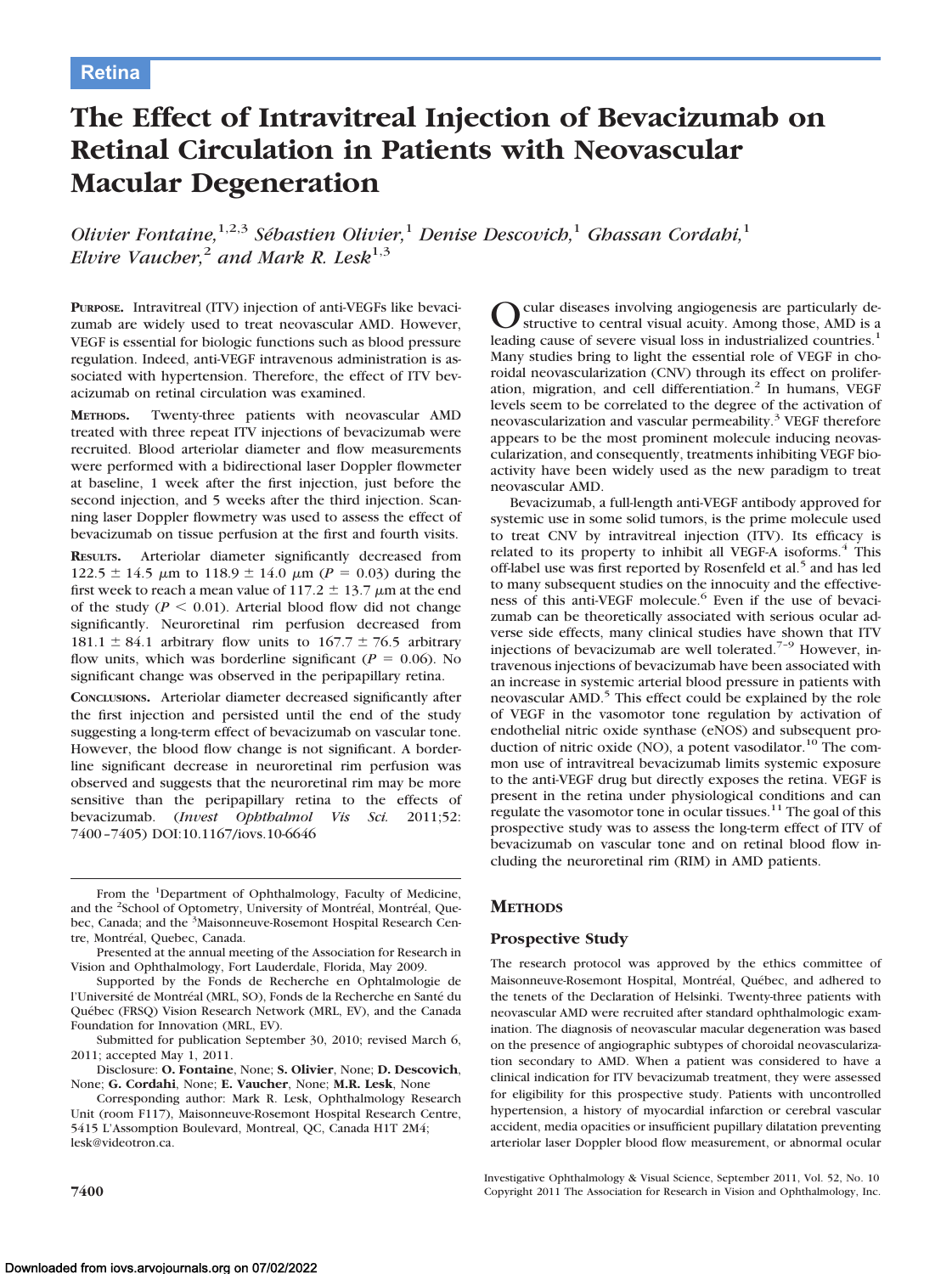findings other than AMD or pseudophakia were excluded from the study. One eye per patient was included. If both eyes were eligible, the eye with the clearest media was chosen. Informed consent was obtained for all participants after explanation of the nature and possible consequences of the study.

Systemic arterial blood pressure and an ophthalmologic examination were performed at each of the four visits required for the study. This examination included medical and ocular histories, visual acuity with a pinhole using an Early Treatment of Diabetic Retinopathy Study chart, biomicroscopy, IOP measurement using Goldman applanation tonometry, and fundus examination. Central retinal thickness (CRT) using the 1-mm center of the macular retinal map obtained by optical coherence tomography (Stratus OCT; Carl Zeiss, Dublin, CA) was also measured for all studied eyes at the first and the fourth visits.

# **Intravitreal Injection of Bevacizumab**

The preparation of bevacizumab (Genentech, San Francisco, CA) was performed using a standard aseptic technique under a laminar flow hood to divide the commercially available solution (100 mg/4 mL) into 1-mL tuberculin syringes containing 0.05 mL of bevacizumab. The injections of bevacizumab were performed using a standard aseptic protocol, including the use of a topical anesthetic, povidone–iodine scrubbing of the ocular surface, and a sterile speculum. Gatifloxacin or moxifloxacin was applied three times daily 1 day before the injection and 5 days after the injection. A subconjunctival injection of lidocaine 2% was performed in the inferotemporal quadrant where the ITV injection was to be given. Bevacizumab was injected into the vitreous cavity through the pars plana 3.5 to 4 mm posterior to the limbus using a sterile 30-gauge needle. Three injections of bevacizumab (1.25 mg/ 0.05 mL) were performed at 5- to 7-week intervals.

# **Arteriolar Diameter and Blood Flow Measurements**

A Canon Laser Blood Flowmeter (CLBF100; Canon, Tokyo, Japan) was used at each visit, namely before the first injection, 1 week after the first injection, 5 weeks after the first injection, and 5 weeks after the third injection to assess the possible change of diameter and blood flow on the same major retinal arteriole related to the presence of ITV bevacizumab. CLBF is a noninvasive bidirectional laser Doppler velocimeter that directly measures the Doppler shift of the backscattered light from the red blood cells with a red diode laser (675 nm). This device has an eye movement detector to allow for the adequate position of the laser beam on the centerline of the vessel during the time measurement of the velocity. It is also equipped with a green vessel tracking HeNe laser that measures vessel diameter. With the obtained blood velocity and vessel diameter values, the machine provides retinal blood flow in microliters per minute. A minimum of five measurements were taken in a major retinal arteriole after the first bifurcation, if possible, and all good quality measurements were used for analysis. Good quality of measurement was defined according to the CLBF analysis software by a Q index between three to five relative units, considering both incident path beams. Previous studies describe the device and procedure in detail.<sup>12,13</sup> The segment of the target vessel was marked on fundus photographs for subsequent measurements.

To assess the effect of an eventual arteriolar diameter change on tissue perfusion, RIM and peripapillary retinal blood flow were measured using scanning laser Doppler flowmetry (SLDF; Heidelberg Retina Flowmeter; Heidelberg Engineering, Germany, and SLDF software  $v$  3.3<sup>14,15</sup>) at the first and the fourth visits. We used mean values from the three to five highest quality SLDF images in terms of focusing, centering, brightness, and absence of movement as previously described elsewhere.<sup>16,17</sup> The SLDF parameter flow in all valid pixels overlying the RIM and the peripapillary retina was used to determine RIM and peripapillary blood flow in arbitrary flow units (AU). This technique measures blood flow in perfused tissue between the visible blood vessels.

#### **Statistical Analysis**

Values are presented as mean  $\pm$  SD. Sample size calculation considering the mean variable, retinal arteriolar diameter, indicated that a sample size of 15 subjects achieves 81% power to detect a difference of 5% between visits with a significance level (alpha) of 0.008 using a two-sided one-sample *t*-test. Previous coefficient of variation for this device obtained on healthy subjects in our laboratory was used to perform the sample size calculation. This sample size was calculated with Bonferroni correction to counteract the six implicit paired comparisons by time. Therefore, an alpha level of 0.008 was used to take the effect of the multiplicity of statistic tests into account and to finally conserve a global alpha level of 0.05. Statistical analysis was performed using statistical software (SPSS software, v 17.0; SPSS Inc., Chicago, IL). Repeated measures analysis of variance and the post-hoc test if necessary were used for all continuous variables except for variables concerning SLDF data and optical coherence tomography data where paired Student's *t*-tests were performed.  $P \ge 0.05$  was considered statistically significant.

# **RESULTS**

#### **Subject Population**

Four subjects were not present at one of the four visits and were therefore excluded from the study. One patient interrupted his antihypertensive medication during the study and was also excluded. Proper CLBF measurement data were obtained on 18 subjects (9 men and 9 women) and were included in the analysis. SLDF measurement data were obtained on 16 subjects among all included subjects. The mean age  $(\pm SD)$ was 71.8  $\pm$  7.9 years (range, 56-84 years). Fourteen patients (77.8%) had systemic hypertension and received systemic therapy. These treatments did not change during the study. Three patients (16.7%) had diabetes mellitus. These patients were well controlled and had no signs of diabetic retinopathy.

# **Visual Acuity and CRT**

One week after the first injection, the mean visual acuity (VA) changed from  $logMAR 0.79 \pm 0.74$  to  $0.66 \pm 0.60$  ( $P = 0.09$ ), but this improvement reached significance only 5 weeks after the first injection (logMAR  $0.54 \pm 0.39$ ;  $P = 0.02$ ). Five weeks after the third injection, VA was still significantly improved (logMAR  $0.55 \pm 0.60$ ;  $P = 0.01$ ). The significant overall mean gain of lines was 2.4 from baseline to 5 weeks after the third injection. Two patients had counting finger acuity in the study eye at the beginning of the study. According to convention, counting fingers at a distance of 1 foot was converted to logMar 2.6 for VA calculation.

A significant decrease from 305  $\pm$  99  $\mu$ m to 238  $\pm$  87  $\mu$ m in CRT was observed at 5 weeks after the third injection. This change represents a significant overall decrease of 22.0% (*P* 0.01). Measurement data are summarized in Table 1.

# **CLBF Measurement of Vessel Diameter and Retinal Thickness**

The arteriolar diameter in the 18 patients decreased significantly from 122.5  $\pm$  14.5  $\mu$ m to 118.9  $\pm$  14.0  $\mu$ m (*P* = 0.03) 1 week after the first injection. This decrease remained stable 5 weeks after the first injection. At 5 weeks after the third injection, which was a mean time of 16.5 weeks after the baseline examination, the arterial diameter significantly decreased to 117.2  $\pm$  13.7  $\mu$ m compared to baseline, which represents an overall significant decrease of  $4.3\%$  ( $P < 0.01$ ; Fig. 1). No significant velocity change was observed during any visit ( $P = 0.27$ ). The arteriolar blood flow was not changed 1 week after the first injection (11.0  $\pm$  3.5  $\mu$ L/min to 10.9  $\pm$  2.5  $\mu$ L/min;  $P = 0.15$ ). A slight continuous decrease (9.8%) was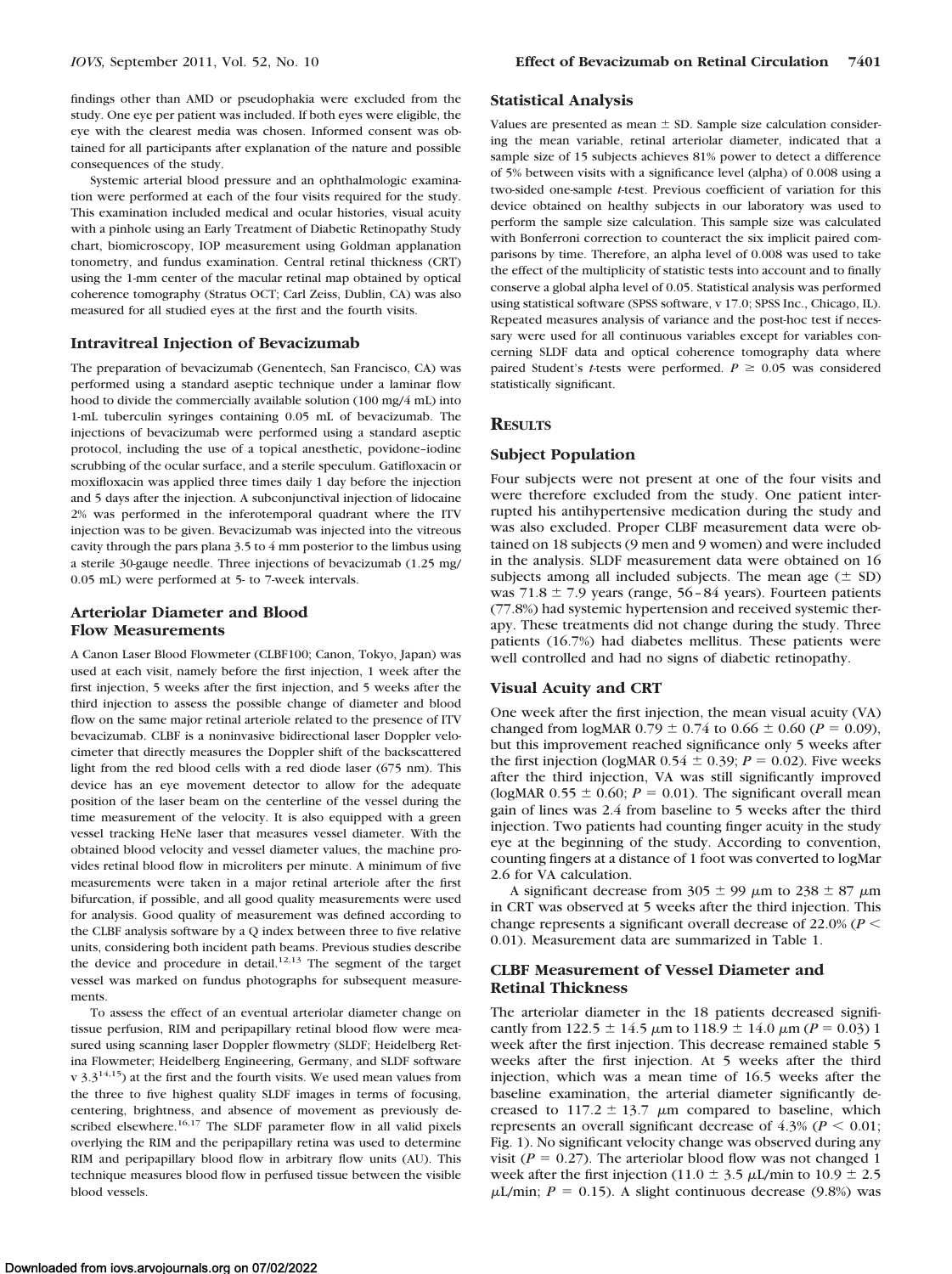| <b>TABLE 1.</b> Measurements of Clinical Parameters at the Four Visits |
|------------------------------------------------------------------------|
|                                                                        |

|                                                          |                                                   |                                   | З                                 |                                                   | P                            |
|----------------------------------------------------------|---------------------------------------------------|-----------------------------------|-----------------------------------|---------------------------------------------------|------------------------------|
| Mean VA, logMAR<br>CRT, $\mu$ m<br>Calculated OPP, mm Hg | $0.79 \pm 0.74$<br>$305 \pm 99$<br>$49.3 \pm 5.5$ | $0.66 \pm 0.60$<br>$47.5 \pm 7.0$ | $0.54 \pm 0.39$<br>$48.5 \pm 7.1$ | $0.55 \pm 0.60$<br>$238 \pm 87$<br>$45.6 \pm 5.1$ | $0.01*$<br>$< 0.01*$<br>0.07 |

OPP was calculated according to the following formula: OPP =  $2/3$  [diastolic blood pressure +  $1/3$ (systolic blood pressure  $-$  diastolic blood pressure)]  $-$  IOP. Values are presented as mean  $\pm$  SD. CRT, central retinal thickness; VA, visual acuity; OPP, ocular perfusion pressure.

 $* P < 0.05$  obtained using repeated measures analysis of variance for mean VA and using the paired Student's *t*-test for CRT.

observed until 5 weeks after the third injection, where a mean arteriolar blood flow value of 10.0  $\pm$  2.7  $\mu$ L/min was recorded. However, this did not reach statistical significance  $(P = 0.08)$ . CLBF measurement data were summarized in Table 2.

# **Ocular Blood Circulation Measured Using SLDF**

Among the 16 subjects that had SLDF imaging, one presented with large areas of peripapillary atrophy. Consequently, the results for this subject were computed only for the RIM analysis because of the absence of neuroretinal tissue adjacent to the optic disc border. The RIM blood flow decreased from 181.1  $\pm$  84.1 AU to 167.7  $\pm$  76.5 AU This decrease of 7.4% was of borderline significance ( $P = 0.06$ ). For the temporal and nasal peripapillary retina, the observed changes respectively from  $236.9 \pm 89.2$  AU to  $230.0 \pm 72.8$  AU and from  $264.5 \pm 74.8$  AU to 253.4  $\pm$  85.7 AU were not significant (*P* = 0.48 and  $P = 0.38$  respectively). SLDF measurement data are summarized in Table 2. No statistical difference was observed in the mean of calculated ocular perfusion pressure during any visit. Measurements of these parameters are summarized in Table 1.

# **DISCUSSION**

The effect of bevacizumab treatment for preservation of vision and blood flow was investigated in neovascular AMD patients. Our results showed an improvement in visual acuity and CRT after the ITV injection of bevacizumab. The diameter of arteries was significantly decreased, but the changes on the ocular



**FIGURE 1.** Laser Doppler arteriolar diameter. A significant decrease in arteriolar diameter was observed at first week after ITV injection. This decrease remained stable at 5 weeks after the first injection. At visit four (mean, 16.5 weeks after baseline examination), the decrease in arteriolar diameter was more pronounced. This strongly suggests a retinal vasoconstrictive effect of bevacizumab when injected in the vitreous body. Error bars represent the SEM.

blood flow did not reach statistical significance. It is not clear whether the measurement of a nonsignificant change in blood flow despite a significant effect on the vessel diameter is related to technical limitations of the CLBF and SLDF. It cannot be concluded that repeat ITV injections of bevacizumab are completely safe for ocular blood perfusion.

The experimental design of this study did not include a control group receiving ITV injections of buffered saline solution or human IgG because of ethical reasons. Even if it is unlikely that the ITV injection itself has any intrinsic influence on retinal circulation at mid-term or long-term, this possibility cannot be entirely excluded.

# **Effects of ITV Bevacizumab on Retinal Arteriolar Blood Diameter and Flow**

This study shows that retinal arteriolar diameter decreases significantly in patients with neovascular macular degeneration after the ITV injection of bevacizumab. In addition, the decrease in the arteriolar diameter was observed 1 week after the first injection, and this decrease continued until the end of the study, suggesting a long-term effect of bevacizumab on vascular tone.

Bonnin et al.<sup>18</sup> has recently shown a 10% decrease of timeaveraged mean blood flow velocity in the central retinal artery 4 weeks after a single ITV injection of bevacizumab using ultrasound imaging. Arterial blood flow velocity assessed upstream of an organ provides an indirect estimate of the downstream vascular resistance.<sup>19</sup> Therefore, the arterial blood flow velocity recorded upstream of the retina can reflect its vascular resistance. If the central retinal artery diameter did not change during their study, the 10% decrease of the blood flow velocity in central retinal artery was in accordance with the 9.1% decrease of retinal blood flow observed in our study. A prospective study of Soliman et al.<sup>20</sup> on 10 eyes has also shown a decrease in retinal arterial and vein diameter of 0.2% and 1.9%, respectively, after three bevacizumab injections. However, these vessel diameter decreases did not reach statistical significance. The retinal vessel diameter was assessed at baseline and 1 month after the third injection using early phase fluorescein angiograms coupled with customized software. The modest and nonsignificant decrease observed by Soliman et al.<sup>20</sup> differs from our results that revealed a significant vasoconstrictive effect of bevacizumab. Another researcher revealed significant retinal arteriolar vasoconstriction in patients with neovascular AMD after three ITV injections of ranibizumab, an anti-VEGF molecule that is similar to bevacizumab.<sup>21</sup> Indeed, ranibizumab, like bevacizumab, neutralizes all isoforms of  $VEGF<sup>2</sup>$  and may potentially have similar ocular adverse effects. These researchers found a significant mean decrease of 8.1% and 17.6%, respectively, 4 weeks after the first injection and 4 weeks after the third injection. These changes, observed with the retinal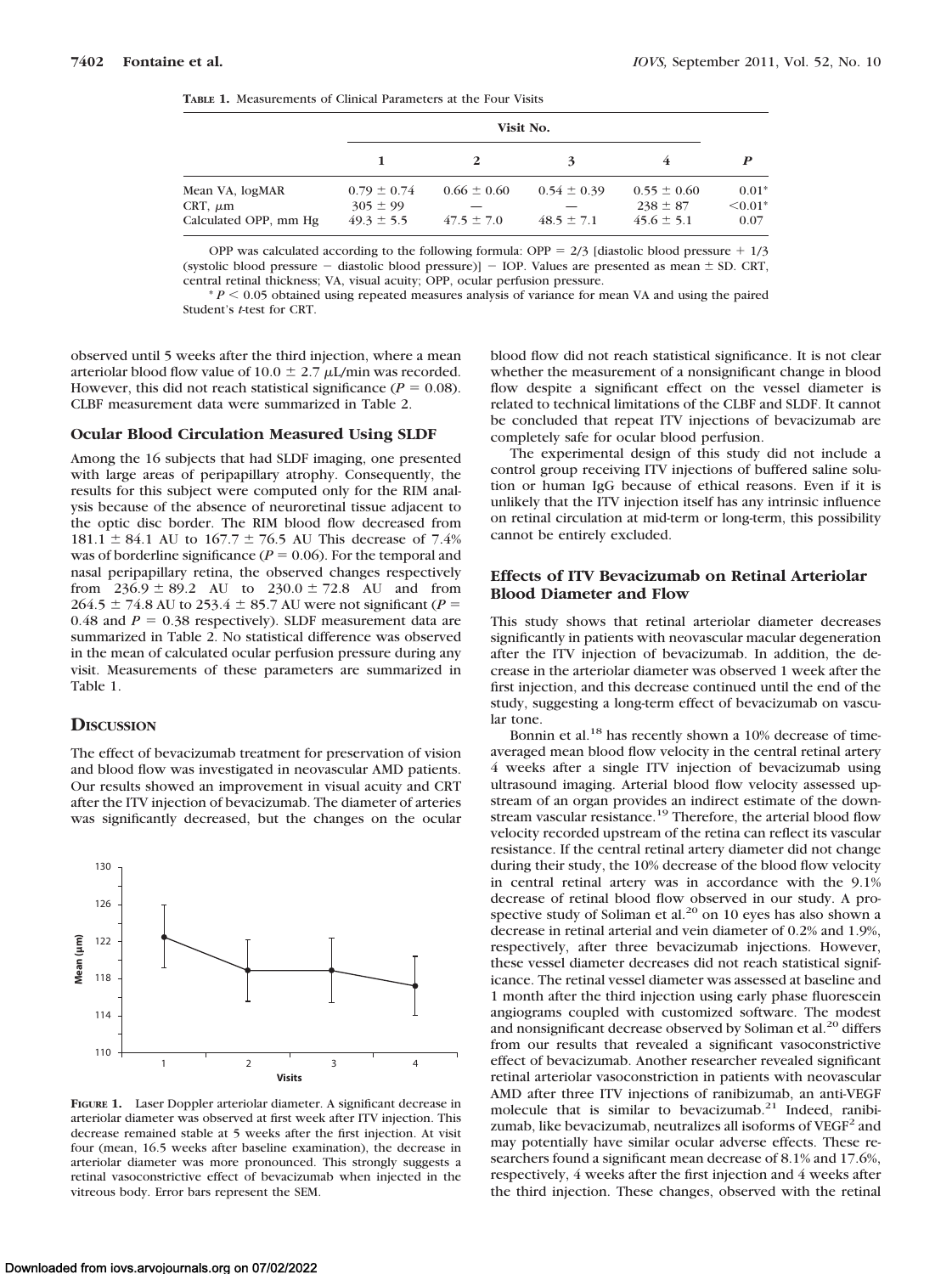| <b>TABLE 2. CLBF and SLDF Measurements</b> |
|--------------------------------------------|
|                                            |

|                                        | Visit No.        |                  |                  |                  |              |
|----------------------------------------|------------------|------------------|------------------|------------------|--------------|
|                                        |                  | 2                | 3                | 4                | P            |
| CLBF $(n = 18)$                        |                  |                  |                  |                  |              |
| Diameter, $\mu$ m                      | $122.5 \pm 14.5$ | $118.9 \pm 14.0$ | $118.9 \pm 14.6$ | $117.2 \pm 13.7$ | $\leq 0.01*$ |
| Velocity, mm/min                       | $30.6 \pm 6.6$   | $32.4 \pm 4.6$   | $31.0 \pm 6.4$   | $30.5 \pm 5.3$   | 0.27         |
| Flow, $\mu$ L/min                      | $11.0 \pm 3.5$   | $10.9 \pm 2.5$   | $10.3 \pm 2.9$   | $10.0 \pm 2.7$   | 0.08         |
| SLDF $(n = 16)$                        |                  |                  |                  |                  |              |
| Nasal retinal flow, AU                 | $264.5 \pm 74.8$ |                  |                  | $253.4 \pm 85.7$ | 0.38         |
| RIM flow, AU                           | $181.1 \pm 84.1$ |                  |                  | $167.7 \pm 76.5$ | 0.06         |
| Temporal retinal flow, AU <sup>+</sup> | $236.9 \pm 89.2$ |                  |                  | $230.0 \pm 72.8$ | 0.48         |
|                                        |                  |                  |                  |                  |              |

Values are presented as mean  $\pm$  SD.

 $* P < 0.05$  using repeated measures analysis of variance.

 $\uparrow$  *n* = 15 for the peripapillary retinal flow.

vessel analyzer (Zeiss FF, Jena, Germany), were highly significant and represent an overall decrease that is more pronounced than the decreased observed in our study. These results taken as a whole might suggest a more pronounced effect of ranibizumab than bevacizumab on vascular tone. Prospective studies comparing both anti-VEGF molecules are needed to assess this hypothesis.

While the arteriolar diameter decreased significantly by a mean 4.3% during our study, the mean flow decreased by 9.1% over the same period but did not reach statistical significance, probably because of high variability. Blood flow is calculated according to Poiseuille's law, and because it depends directly on the square of the diameter (and on the velocity, which was virtually unchanged), we expected to observe a significant change in arteriolar blood flow. The absence of statistically significant changes in blood flow could be related to diverse limitations of the velocimetry technique; therefore, the most important and reliable result would be the decrease in arterial diameter.13,22 The coefficient of variation for diameter (2.0%) is smaller than for velocity and flow (19.9% and 19.3%, respectively).22 The variability in velocity would therefore be the primary source of the variability of flow, and is induced by the patient's eye motion and centerline displacement of the laser beam.22 Because of parabolic blood flow—with faster blood flow in the center of the vessel—a small displacement of the laser beam will bias the velocity measurement, thereby decreasing the measured velocity and increasing measurement variability. Moreover, the accuracy of the eye movement detector that maintains the laser beam at the centerline of the vessel depends on the contrast of the retinal vessel against the local fundus background and also on the noise source picked up by the detector.<sup>23</sup> Imperfect media in our neovascular AMD patients could have decreased the accuracy of the eye movement detector and increased measurement variability in our study. Another source of measurement variability in our study relates to the ocular surface. Symptoms and signs of dry eyes, especially for the tear film break-up time, $24$  increase significantly with aging.<sup>24,25</sup> A break-up of the tear film during the measurement can disrupt the anterior cornea power and cause a drift of the laser beam away from the center of the vessel. The decrease in fixation, media clearness, and tear break up time can contribute to an increase in the coefficients of variability, especially for velocity and flow, thereby contributing to a statistical assessment of the blood flow decrease as not significant. The vessel diameter is assessed by a separate laser segment integrated into the CLBF and placed perpendicularly to the target vessel. This technology is less sensitive to the above factors. These discrepancies could have been counteracted by increasing the sample size. A post-hoc sample size calculation for the variable retinal arteriolar blood flow indicated that 66 subjects

would have been necessary to achieve adequate power. This sample size was calculated with a two-sided one-sample *t*-test considering the Bonferroni correction to conserve a global alpha level of 0.05.

# **Effects of ITV Bevacizumab on Retinal Tissue Perfusion**

No significant change was observed in the perfusion of the peripapillary retina. However, the mean 7.4% decrease in RIM area perfusion was of borderline significance. Because the blood supply is provided by an arterial terminal system without anastomoses, a decrease in arteriolar blood supply should theoretically lead to a decrease in tissue perfusion. In this study, the decrease in arteriolar diameter seems to be sufficient to generate a decrease in tissue perfusion in the RIM area but not in the peripapillary retina. It can therefore be hypothesized that the RIM area could be more sensitive than the peripapillary retina to an overall decrease in retinal arteriolar diameter. This higher sensitivity of the RIM area compared to peripapillary retina when a change in blood supply occurs might be physiologically plausible. Indeed, these differences between tissue area perfusion after change in blood supply have been previously observed in other contexts.<sup>16</sup> An alternate explanation for the decrease in rim perfusion in the absence of change of perfusion in the peripapillary retina is that the SLDF detected a small portion of perfusion from the deeper circulation dependent on the short posterior ciliary arteries, and that there was a decrease in this circulation in response to bevacizumab.

The SLDF full-field perfusion analysis software that we used has been shown to improve the reproducibility of the device for tissue perfusion measurements.<sup>14</sup> However, a study previously published by our laboratory<sup>17</sup> showed coefficients of variation for nasal, rim, and temporal blood flow of 28.6%, 34.2%, and 27.8%, respectively, in healthy patients with a mean age of  $63.6 \pm 9.8$  years. Therefore, reliability can be qualified as intermediate and can partially explain the borderline significance of the change in RIM blood flow when a highly significant arteriolar retinal vasoconstriction was observed. Indeed, the SLDF technique suffers from several limitations. Many researchers have found that flow values can vary widely depending on the brightness of the image during acquisition.<sup>26-28</sup> Media opacities and short tear break-up time can strongly influence the brightness of the image, increasing the variability of the tissue perfusion. Even if the media opacities are clinically insignificant, their presence degrades the quality of the images and increases the underlying noise, thereby generating an increase in perfusion values.<sup>29</sup> Regional variation in media opacities can also artifactually change the perfusion measurements with eye movements and with change in the body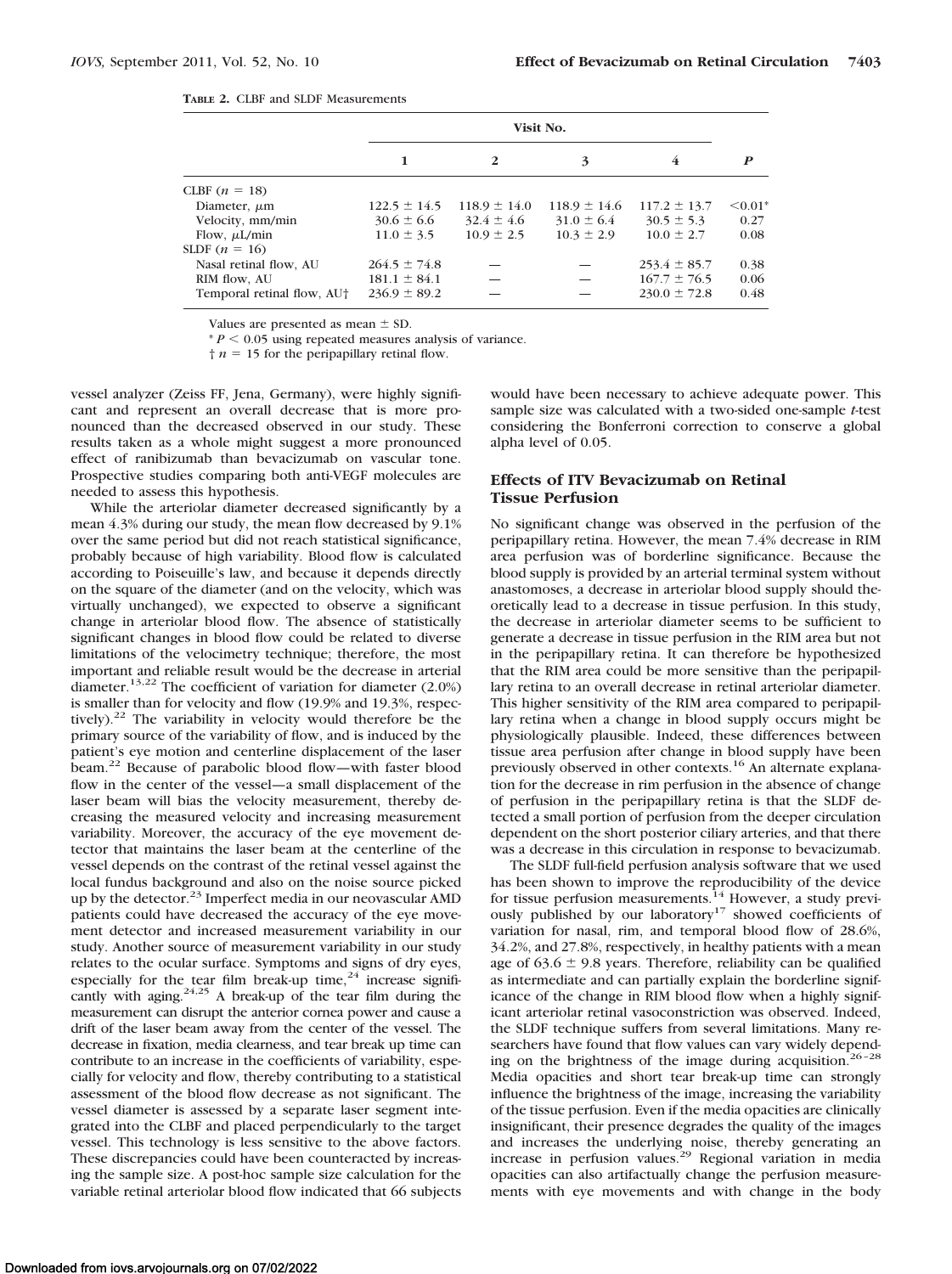position of the subjects during the test. All of these discrepancies can contribute to difficulties in obtaining a significant decrease in RIM perfusion despite a significant vasoconstrictive effect on retinal arterioles.

## **Effects of ITV Bevacizumab on Retinal Circulation**

The blockade of VEGF by the anti-VEGF bevacizumab increased retinal vascular tone, which could result in altered regulation of the NO pathway.<sup>10</sup> NO is synthesized by eNOS, which is mainly expressed by vascular endothelial cells in the choroidal vessels,<sup>11,30</sup> retinal vessels<sup>30,31</sup> and pericytes<sup>32</sup> of the retinal capillaries. Therefore, the presence of an anti-VEGF antibody like bevacizumab could interfere with the NO pathway in the retinal vasculature and could counteract the normal blood flow autoregulation.

There is growing evidence that VEGF is not specific to endothelial cells and that it interacts with many others cell types.<sup>33</sup> Numerous nonvascular cells express VEGFR2, the major VEGF receptor. $33,34$  Its association with the ligand VEGF can promote proliferation, differentiation, or survival on these cells.<sup>34</sup> Recent studies have revealed that VEGF has a neuroprotective effect for retinal ganglion cells,<sup>35</sup> Müller cells, and photoreceptors<sup>34</sup> under normal conditions. Therefore, a decrease in VEGF below the physiological level caused by bevacizumab in patients with AMD could theoretically increase the structural impairment observed in the natural history of the disease.<sup>36</sup>

#### **CONCLUSION**

Our study suggests that the therapeutic use of ITV bevacizumab affects retinal arteriolar vascular tone and, potentially, retinal blood flow. Moreover, our findings suggest that the RIM tissue perfusion may be more sensitive to an overall decrease of arteriolar vascular tone, although rim perfusion changes did not reach statistical significance in this study. The overall decrease in retinal blood flow could potentially lead to numerous harmful effects on structure and function of the retina and the optic nerve head. Because some patients with neovascular AMD may potentially require ITV injections of bevacizumab on a regular basis to control choroidal neovascularization, these effects could have long-term consequences. The wide expression of VEGF and VEGFR2 in numerous cell types strongly suggests a role for VEGF signaling in retinal homeostasis, not only on endothelial cells and vascular tone. Additional studies are required to confirm the effect of ITV bevacizumab on retinal blood flow and to assess its effect on retinal function.

## *References*

- 1. Kulkarni AD, Kuppermann BD. Wet age-related macular degeneration. *Adv Drug Deliv Rev.* 2005;57:1994 –2009.
- 2. Shams N, Ianchulev T. Role of vascular endothelial growth factor in ocular angiogenesis. *Ophthalmol Clin North Am.* 2006;19:335– 344.
- 3. Aiello LP, Avery RL, Arrigg PG, et al. Vascular endothelial growth factor in ocular fluid of patients with diabetic retinopathy and other retinal disorders. *N Engl J Med.* 1994;331:1480 –1487.
- 4. Moshfeghi AA, Rosenfeld PJ, Puliafito CA, et al. Systemic bevacizumab (Avastin) therapy for neovascular age-related macular degeneration: twenty-four-week results of an uncontrolled openlabel clinical study. *Ophthalmology.* 2006;113:2002.e1–2002.e12.
- 5. Michels S, Rosenfeld PJ, Puliafito CA, Marcus EN, Venkatraman AS. Systemic bevacizumab (Avastin) therapy for neovascular age-related macular degeneration twelve-week results of an uncontrolled open-label clinical study. *Ophthalmology.* 2005;112:1035–1047.
- 6. Schouten JS, La Heij EC, Webers CA, Lundqvist IJ, Hendrikse F. A systematic review on the effect of bevacizumab in exudative age-

related macular degeneration. *Graefes Arch Clin Exp Ophthalmol.* 2009;247:1–11.

- 7. Avery RL, Pearlman J, Pieramici DJ, et al. Intravitreal bevacizumab (Avastin) in the treatment of proliferative diabetic retinopathy. *Ophthalmology.* 2006;113:1695.e1–1695.e15.
- 8. Fung AE, Rosenfeld PJ, Reichel E. The International Intravitreal Bevacizumab Safety Survey: using the internet to assess drug safety worldwide. *Br J Ophthalmol.* 2006;90:1344 –1349.
- 9. Rich RM, Rosenfeld PJ, Puliafito CA, et al. Short-term safety and efficacy of intravitreal bevacizumab (Avastin) for neovascular agerelated macular degeneration. *Retina.* 2006;26:495–511.
- 10. Michel JB. Role of endothelial nitric oxide in the regulation of the vasomotor system [in French]. *Pathol Biol (Paris).* 1998;46:181– 189.
- 11. Brylla E, Tscheudschilsuren G, Santos AN, Nieber K, Spanel-Borowski K, Aust G. Differences between retinal and choroidal microvascular endothelial cells (MVECs) under normal and hypoxic conditions. *Exp Eye Res.* 2003;77:527–535.
- 12. Garcia Jr JP, Garcia PT, Rosen RB. Retinal blood flow in the normal human eye using the canon laser blood flowmeter. *Ophthalmic Res.* 2002;34:295–299.
- 13. Yoshida A, Feke GT, Mori F, et al. Reproducibility and clinical application of a newly developed stabilized retinal laser Doppler instrument. *Am J Ophthalmol.* 2003;135:356 –361.
- 14. Michelson G, Welzenbach J, Pal I, Harazny J. Automatic full field analysis of perfusion images gained by scanning laser Doppler flowmetry. *Br J Ophthalmol.* 1998;82:1294 –1300.
- 15. Michelson G, Welzenbach J, Pal I, Harazny J. Functional imaging of the retinal microvasculature by scanning laser Doppler flowmetry. *Int Ophthalmol.* 2001;23:327–335.
- 16. Hafez AS, Bizzarro RL, Rivard M, Lesk MR. Changes in optic nerve head blood flow after therapeutic intraocular pressure reduction in glaucoma patients and ocular hypertensives. *Ophthalmology.* 2003;110:201–210.
- 17. Hafez AS, Bizzarro RL, Rivard M, et al. Reproducibility of retinal and optic nerve head perfusion measurements using scanning laser Doppler flowmetry. *Ophthalmic Surg Lasers Imaging.* 2003;34: 422– 432.
- 18. Bonnin P, Pournaras JA, Lazrak Z, et al. Ultrasound assessment of short-term ocular vascular effects of intravitreal injection of bevacizumab (Avastin®) in neovascular age-related macular degeneration. *Acta Ophthalmol*. 2010;88:641– 645.
- 19. Sugimoto H, Kaneko T, Hirota M, Inoue S, Takeda S, Nakao A. Physical hemodynamic interaction between portal venous and hepatic arterial blood flow in humans. *Liver Int.* 2005;25:282–287.
- 20. Soliman W, Vinten M, Sander B, et al. Optical coherence tomography and vessel diameter changes after intravitreal bevacizumab in diabetic macular oedema. *Acta Ophthalmol.* 2008;86:365–371.
- 21. Papadopoulou DN, Mendrinos E, Mangioris G, Donati G, Pournaras CJ. Intravitreal ranibizumab may induce retinal arteriolar vasoconstriction in patients with neovascular age-related macular degeneration. *Ophthalmology.* 2009;116:1755–1761.
- 22. Guan K, Hudson C, Flanagan JG. Variability and repeatability of retinal blood flow measurements using the Canon Laser Blood Flowmeter. *Microvasc Res.* 2003;65:145–151.
- 23. Milbocker MT, Feke GT, Goger DG. Laser Doppler velocimetry stabilized in one dimension. *IEEE Trans Biomed Eng.* 1991;38: 928 –930.
- 24. Ozdemir M, Temizdemir H. Age- and gender-related tear function changes in normal population. *Eye (Lond).* 2010;24:79 – 83.
- 25. Viso E, Rodriguez-Ares MT, Gude F. Prevalence of and associated factors for dry eye in a Spanish adult population (the Salnes Eye Study). *Ophthalmic Epidemiol.* 2009;16:15–21.
- 26. Hosking SL, Embleton S, Kagemann L, Chabra A, Jonescu-Cuypers C, Harris A. Detector sensitivity influences blood flow sampling in scanning laser Doppler flowmetry. *Graefes Arch Clin Exp Ophthalmol.* 2001;239:407– 410.
- 27. Kagemann L, Harris A, Chung HS, Evans D, Buck S, Martin B. Heidelberg retinal flowmetry: factors affecting blood flow measurement. *Br J Ophthalmol.* 1998;82:131–136.
- 28. Tsang AC, Harris A, Kagemann L, Chung HS, Snook BM, Garzozi HJ. Brightness alters Heidelberg retinal flowmeter measurements in an in vitro model. *Invest Ophthalmol Vis Sci.* 1999;40:795–799.